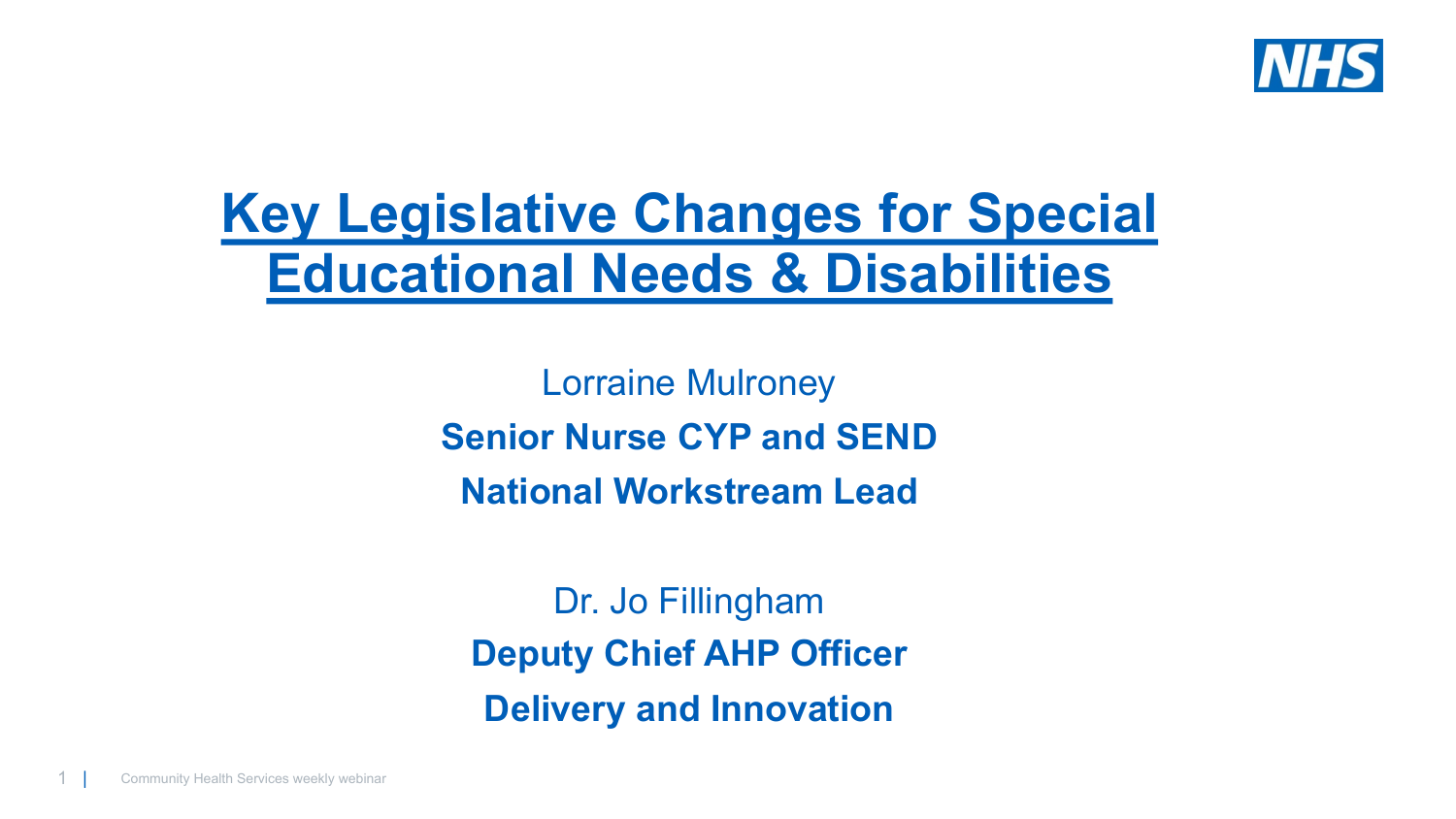# **Reminder of Community Services SEND**



**We have worked with government departments to provide further clarity on § statutory**

- Further guidance on SEND in the revised community services prioritisation fran
- Further guidance on SEND in the revised SOP Appendix 2b
- Should be read along with specific SEND Government Guidance. Guidance or **Assessments**
- Joint DHSC and DfE Ministerial letter published 29<sup>th</sup> April shared with our networks
- coronavirus (COVID-19) and Modification notice: EHC plans legislation changes Education, Health and Care needs assessments and plans: guidance on temporary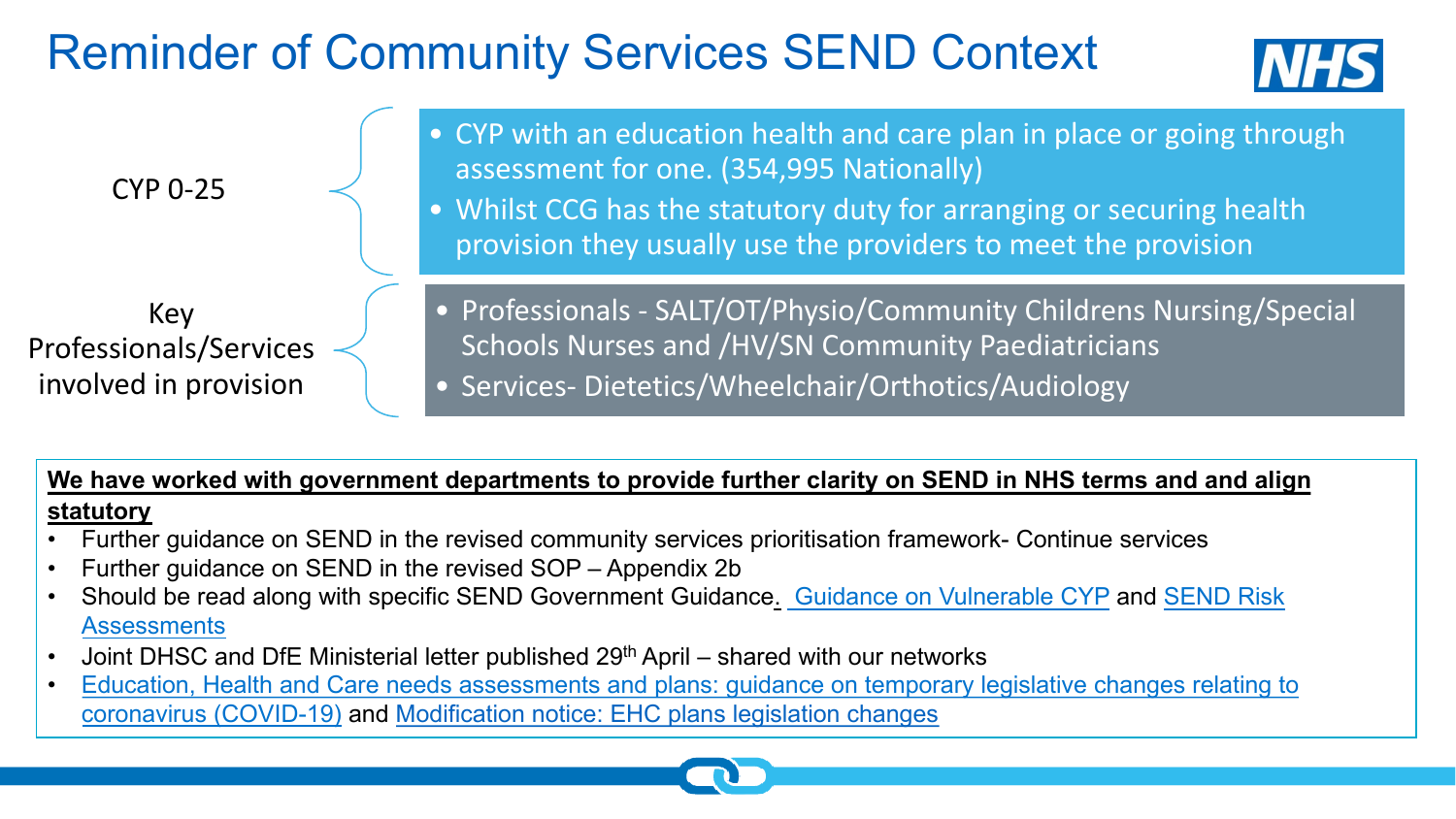# K[ey Legisla](https://www.gov.uk/government/publications/changes-to-the-law-on-education-health-and-care-needs-assessments-and-plans-due-to-coronavirus)tive Changes

#### **Legislative Changes from 1st May 2020**

**Education, Health and Care needs assessments and plans: guidance on temporary legislative changes relating to coronavirus (COVID-19)**

These changes are temporary, and all other requirements of the EHC process remain unchanged

- 2 key legislative changes (Provision and EHC http://www.legislation.gov.uk/uksi/2020/471
- **Normal Times** For health we have a duty to plan is 20 weeks .
- **Now-** There have been changes to EHCP time **25 September**, unless specifically extended. The there is aa reason relating to the incidence o there will be flexibility over the specific times and plan processes. Local authorities, health **instead have to meet modified duties, such as practicable".**
- **Normal Times** Health provision goes into he provision goes into the in education section of
- **Now-** for the **period 1-31 May** local authorities **Clinical Commissioning Groups) must now use secure the provision specified in an EHC plan**.
- young person's provision may be different to • LAs and commissioning health bodies must c provide during this period for each child and on their individual needs. This means that for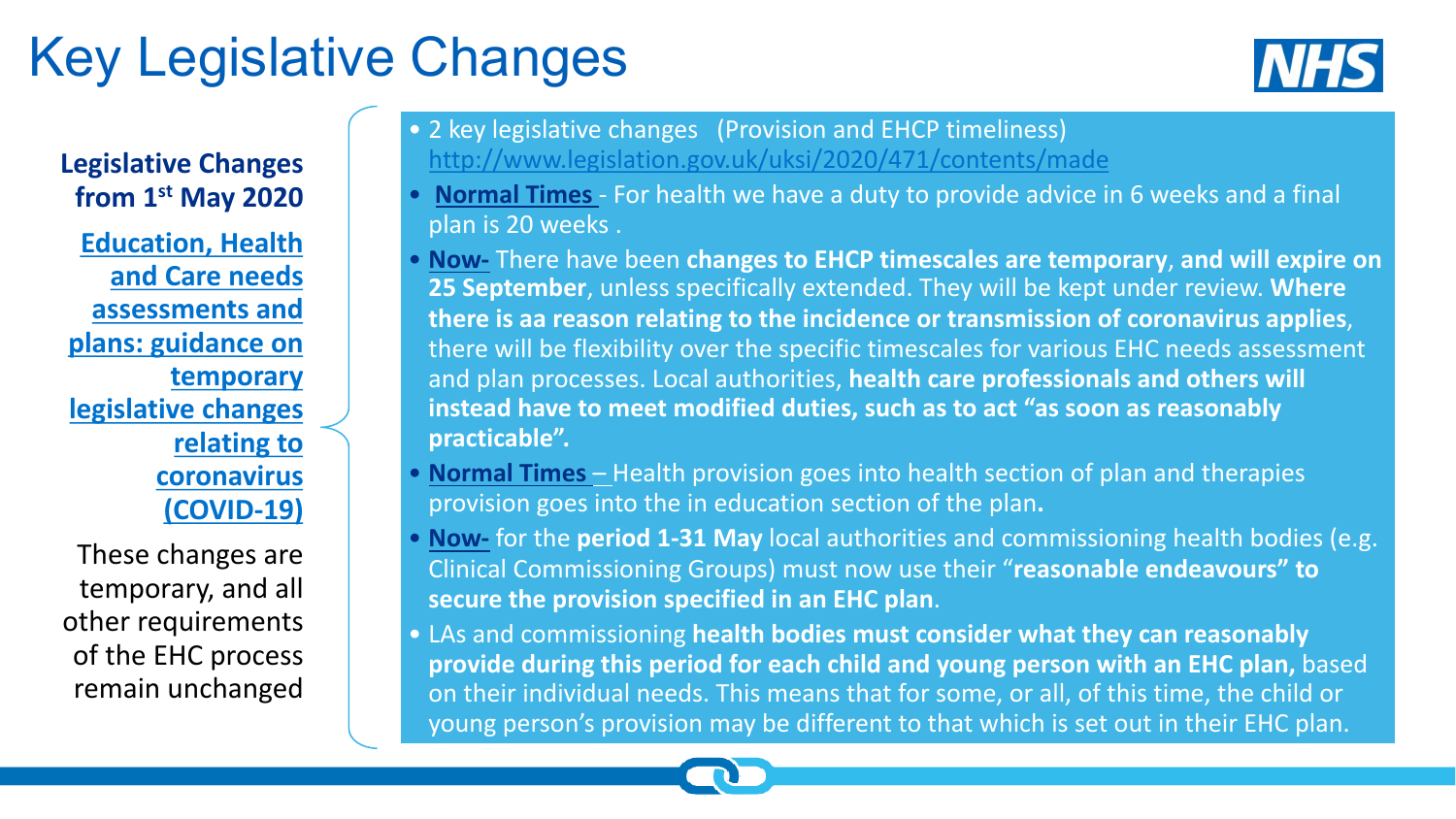# Key Legislative Changes



### **Themes from the Guidance**

- **it is only some aspects of the law on EHC needs assessments and plans that have changed temporarily**; and where this has happened, the law has been modified, not disapplied. The duties in law over EHC needs assessments and plans have not been 'turned off'
- The **duties in law over EHC needs assessments and plans have not been 'turned off'**
- The **ongoing importance of co-production** with children and young people with SEND and their parents
- •That the impact of coronavirus (COVID-19) may mean that the process and provision in place previously may for the time being need to change and how important it is, in **identifying the best way forward and giving the families clarity about what is happening**, for there to be effective and timely communication between:
- **There to be effective and timely communication between:**
- $\checkmark$  local authorities (SEND and social care services) and health commissioning bodies
- $\checkmark$  families of those with SEND
- $\checkmark$  all those others involved in the processes for EHC needs assessments and plans, such as education settings and other health professionals

### **Top Tips**

- Work with your local **CCG Designated Clinical and or Medical officer** for SEND
- **Support teams** who are all ready involved in SEND to have **capacity to deliver Don't use blanket statements**  as individual assessments are needed.
- Work with **CCG and keep records** of decisions and communicate with parents – framework available for use in guidance
- Work with **local authority and schools/college leaders.**
- Keep **creating solutions** working with local regional and national SEND networks